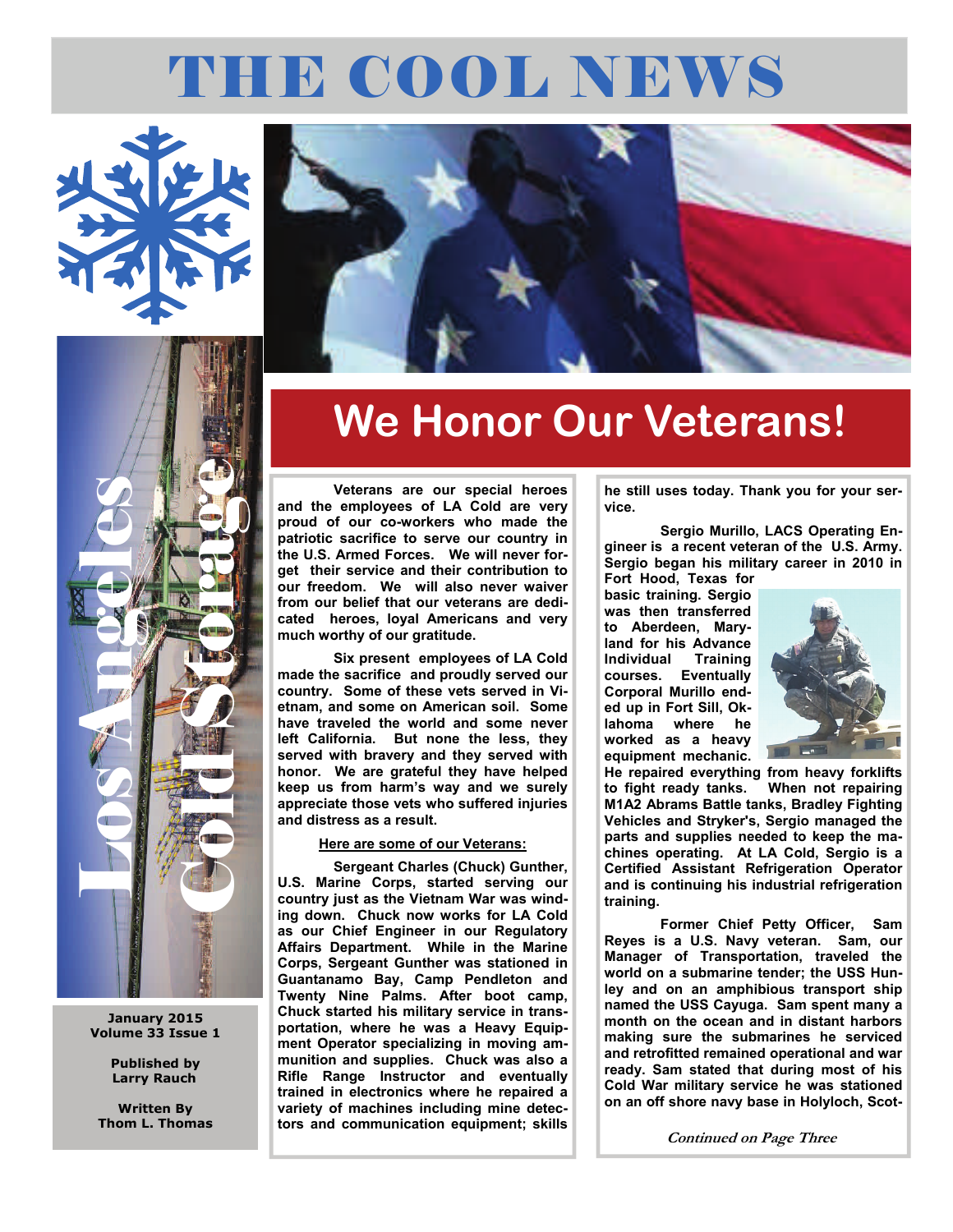# 7 Most Common Causes of Workplace Accidents

 Mark Twain once said, "It is better to be careful 100 times than to get killed once." Think about this; 80 of every 100 accidents that happen in the workplace are ultimately the fault of the person involved in the incident. What does this tell us? Are we not taking the proper precautionary measures before working, or are we simply too lazy to be bothered with it? After all, we do our jobs everyday right? Why do we need to waste time with tedious things like inspections and precautionary measures? Well, considering the above statistic, there should be an ample amount of evidence to convince lazy and neglectful workers to start paying more attention to correct safety measures. Some workers seem to like to find "things" to blame when workplace accidents occur rather than the "root cause". However, there are seven common causes for workplace accidents, and "root causes" account for every single one of them. To give us more incentive to practice proper safety measures within the workplace, I have compiled these 7 common causes to give a better illustration of what the root causes of accidents in our workplace are:

**Shortcuts:** Humans are notoriously lazy, so taking shortcuts is a rather common practice in all walks of life, not necessarily work alone. However, when we take shortcuts at work, especially when we are working around dangerous machinery or lethal chemicals, we are exposing ourselves to a potential catastrophe. Simply put, shortcuts on the job are not actually shortcuts, they are simply increasing the risk of injury, or even worse, death.

**Overconfidence:** Confidence is always a great thing to have, but there is also such a thing as too much confidence. When we walk into work everyday with the attitude that, "It will never happen to me", we are setting an attitude that leads to incorrect procedures, methods, and tools while working. Be confident, but remember that you are not invincible.

**Poor, or Lack Of Housekeeping:** Whenever someone walks through our workplace, they can get a pretty good idea of your attitude towards workplace safety by just looking at how well we kept up our work area. Housekeeping is one of the most accurate indicators of the company's attitude towards production, quality, and worker safety. A poorly kept up area leads to hazards and threats everywhere. Not only does good housekeeping lead to heightened safety, but it also sets a good standard for everyone else in the workplace to follow.

**Starting a Task Before Getting All Necessary Information:** The quickest way to get a job done is to do it right the first time. To do it right the first time, you need to make

sure that you have any and all pertinent information relating to the task you will be performing. When we begin a job with just half the information, or half the instructions, we are essentially doing the job while blind. Remember this; it's not a mistake to ask questions, it is a mistake not to.

**Neglecting Safety Procedures:** This is probably the worst thing that any employee at any level of our company can do. Deliberately neglecting safety procedures in the workplace doesn't just endanger yourself, but it endangers the workers around you as well as the company as a whole. Casually following safety procedures doesn't work either. You are paid to follow workplace safety procedures, not your own.

**Mental Distractions:** Everyone has a life outside of the workplace, and sometimes life can take dips and turns that affect your emotions and your mood negatively. However, as harsh as it sounds, we cannot let mental distractions from our personal lives affect our performance at work. Not only will you become less aware of your surroundings and less safe, but you will also become less productive, costing the company time and money.

Lack of Preparation: When we begin a task without thinking through the process beforehand, or hastily start without any type of planning, we are setting ourselves up for failure. Make sure you plan your work, then work your plan.

**These are the seven most common, and sadly, most overlooked, causes of workplace accidents. It really comes down to awareness and focus. There needs to be a conscious effort each and every day to make sure that these seven causes never happen. Your life, your coworkers' lives, and our company's overall well-being depends on it.** 

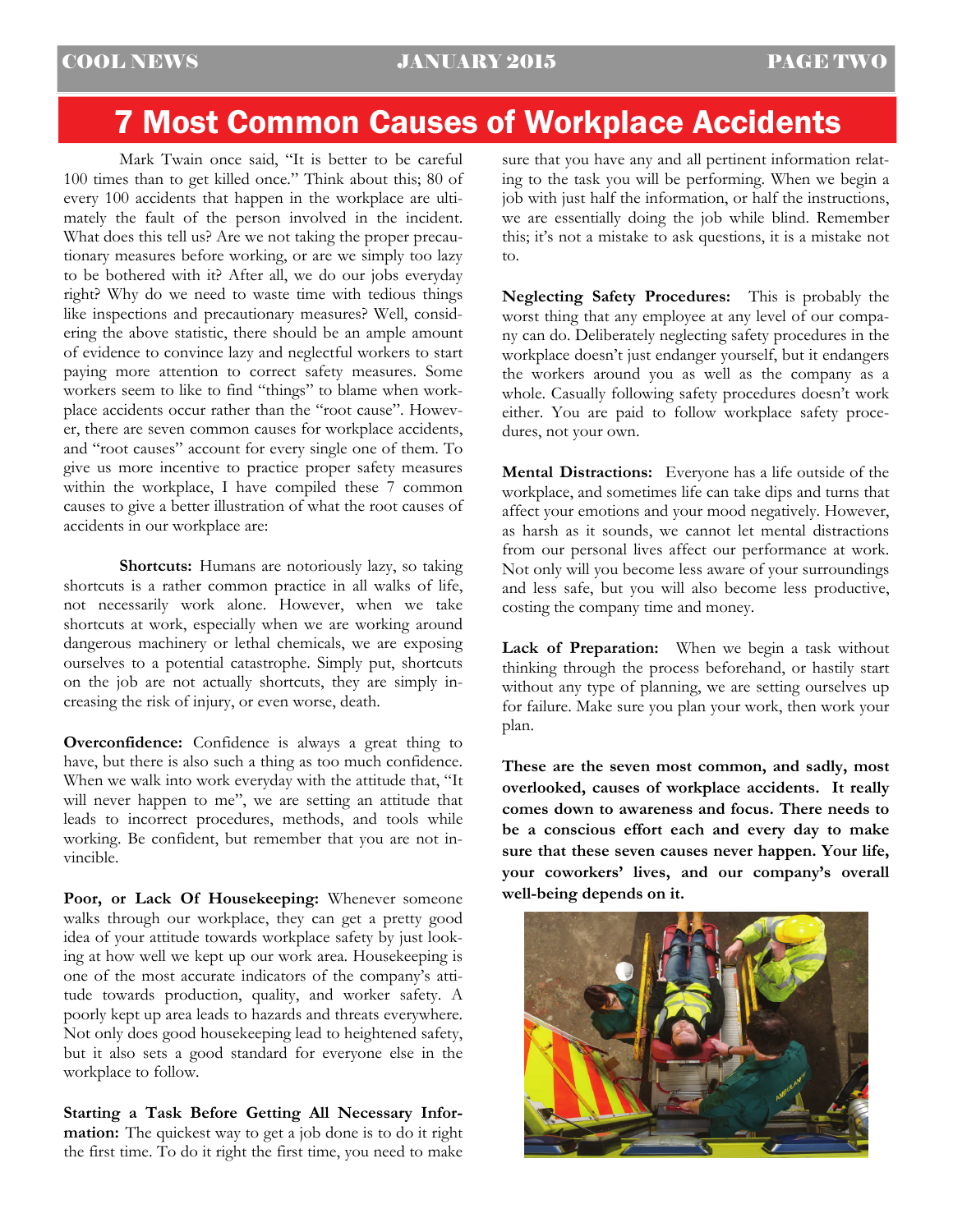### COOL NEWS JANUARY 2015 PAGE THREE

### **LA Cold Military Veterans-From Page One**

**land, which allowed him some time to explore Europe. Sam was also on the ship's fire suppression teams and was trained to fight fires and protect equipment in the event of a fire or explosion on board his ship. Thank you Sam!** 

 **Jorge Escutia, Astro Sub Foreman was a U.S. Marine Corps "Grunt". When asked to explain, he said that the term grunt is a tongue and cheek name for a member of the Infantry. Jorge joined the Marines in 1982, and was immediately shipped off to boot camp in San Diego where he was "volunteered" to become an Infantryman in a reserve unit. Trained to become a Rifle Expert, Jorge also used handguns, grenades and bayonets. He also became an expert in hand to hand combat tactics. When Jorge separated from the Marine Corps he had achieved the rank of Corporal. Semper Fi Jorge!** 

 **4th Street Warehouse expert Michael Hamano is a veteran of the Vietnam War. Michael served with the U.S Army and achieved the rank of E5 Specialist. After being drafted and serving two years in Okinawa, Japan, Mike reenlisted in the Army and was trained to be a door gunner on a Huey UH1H Utility Helicopter. During this time, Mike's primary job was to protect the troops on the ground as he flew in both Vietnam and Laos. Mike completed two tours of duty in Vietnam and thankfully returned with no injuries to Fort Bragg, North Carolina. During his last two years of service, Mike helped maintain aircraft (mostly helicopters) with repair and maintenance and also participated in rescue flights when severe weather struck the Carolina's.** 

 **Miguel Resendez, Central W/H Checker extraordinaire is also a Vietnam Veteran. Miguel was drafted in 1968 but his mom was so against him going to war that she hid his draft notice until two days before he was suppose to report. After three years of ROTC preparing himself for military service, he almost missed his calling. But Miguel made it on time and ended up in Fort Ord for his basic training. Hoping for infantry duty, Miguel volunteered for a transfer to the Marine Corps, but no, they had other plans for Miguel. After a transfer to Virginia, the Army put him on a tug boat and then surprisingly an amphibious ship! Assigned to transportation duties, Miguel found himself on different military and civilian ships as a cargo specialist. Miguel eventually was transferred to Okinawa, Japan where he was a driver and mechanic. Miguel finished his military duty as a seaman, boat operator and truck driver. Miguel was honorably discharged from service after achieving rank as a Specialist E4.** 

**We honor our Veterans and we are proud they are on the LA Cold team.** 

**The next generation of refrigeration equip-NXTCOLD Update:** The next generation of remgeration equip-<br>
ment designed by a team led by John **New Computer Controls:** 

**Scherer has begun to see impressive results. Teaming with Southern California Edison, NXTCOLD is building a demonstrator unit in Atlanta, Georgia which will then be installed in a warehouse in Oxnard California. Once testing is completed, the revolutionary, environmentally and regulatory friendly NXTCOLD system will be available globally to many waiting buyers. Interest in NXTCOLD is also growing locally because Southern California Edison is planning to offer generous incentives to companies wishing to upgrade or install the new NXTCOLD refrigeration system.** 

### **Change is good! Dollars are better! New \$afety Pay\$ Bingo Game**

**The members of the LA Cold Employee Safety Committee are recommending minor changes in how the Safety Pays Bingo games are administered. The committee has made the following recommendations:** 

- **All numbers will be promptly posted Monday through Friday, except holidays, ThomTV may be used to help post the numbers.**
- **All employees will be responsible for signing their own card.**

**These changes will be implemented at the end of the present games. Please contact your Employee Safety Committee member if you have questions or comments.** 

**The County of Los Angeles, Department of Public Works-Environmental Compliance Unit recently conducted a complete audit and inspection of the Los Angeles Cold Storage facilities. Inspector Isaac Fresquez inspected and reviewed our storm water run-off systems, drains, sewage controls and water recycling efforts. The inspector also reviewed our waste management program regarding waste oil and recycling efforts and he verified that no hazardous chemicals might enter the environment via our storm or sewage systems should we not be careful.**  Environmental Inspection:

**After completing the inspection we were issued an "All Clear" with only two** 

**minor un-reported reminders; to fully close our trash bins and to dispose of any housekeeping generated buckets of waste water directly into the sewer for treatment. Special congratulations go to Chuck Gunther and Chris Samarin for insuring we remain compliant with all environmental laws, rules and regulations.** 



**Just another example of how LA Cold Cares!** 

**The East Gate of the Central Warehouse is being closed more frequently as we attempt to reduce congestion and pedestrian traffic. The gate may be opened when traffic demands require opening, but we have found the general closure has increased security and has reduced the chance of a vehicle versus pedestrian accident. In addition, while we utilize one gate instead of two, we have noted the lot is cleaner, less crowded and the traffic seems to flow easier.**  Gate Closure:

More Product for Coolers:

**Although primarily a frozen food** 

**warehouse, LA Cold does have refrigerated service available at +36/+38 (f) degrees. Two large coolers at the Astro Warehouse and a smaller cooler at the Fourth Street warehouse are both experiencing more demand and a higher turn of refrigerated goods. Refrigerated products require a little more scrutiny and close monitoring by our engineering and warehouse staff, but our customers know they can trust us to keep a close eye on the quality of our temperatures. With both warehouses using refrigerated docks to protect the goods, our customers can be certain their product is fresh and ready for prompt shipment to the consumers.** 

**Work continues on the new AAIM Computer Control System for our** 

**Engineering Department. New fiber optics lines have been installed and electrical connections for refrigeration controls are almost complete. The new AAIM System will replace our previous computer controls and allow even more protection, flexibility, accuracy and reporting on every aspect of our refrigeration systems.** 

*It's what we learn after we know if all that really counts.*